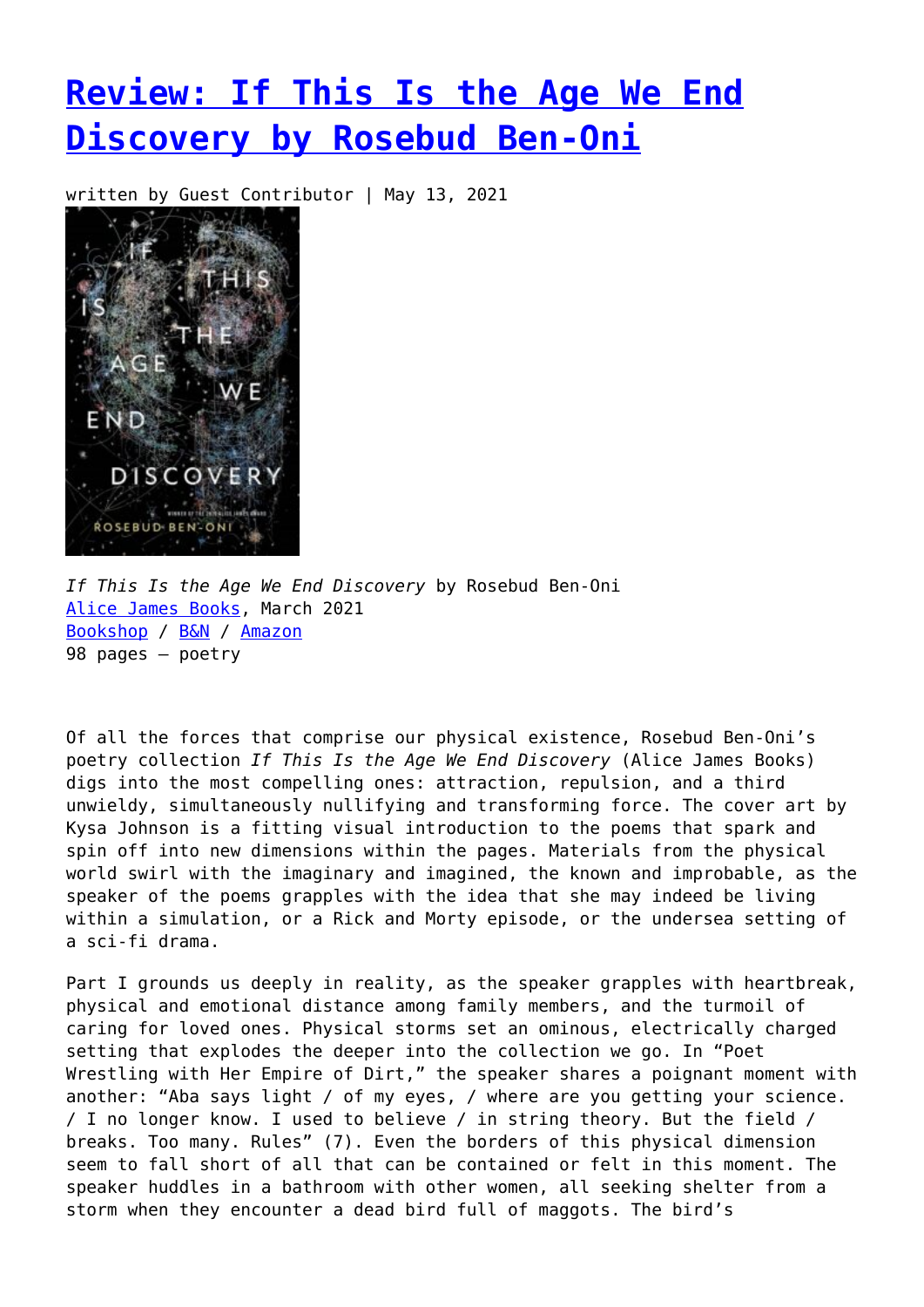interruption in the poem is in stark contrast to the tender moment at the beginning, as if a harbinger from a faraway galaxy or a nearby dimension that tears a whole into the fabric. Undeterred, the speaker is drawn to the object of repulsion and picks the bird up, then is ultimately transported to the outdoors where "Birds gather around me. Dark lights / against blue cement. They wait it out. / They stay perfectly still. Right out in the open" (10). The birds represent opposite forces — both repulsive and attractive at once.

Part II begins the titular poem "If This is the Age We End Discovery" where physical dimensions start to flicker and blur on the edges. "I've come to faint days before I know blood will be drawn. / When I hear the sleet, the whipping / Of time petrified on sheetrock, I collapse / Into vessels they can't find yet / Again. As if there's no more originality" (35). The speaker here falls in and out of consciousness, freezing time in the process. She continues, "As they stroke my head: She's gone out again. / If only I'd gone somewhere." (35). The speaker lingers in an in-between, untethered to physical space.

In another poem, the speaker begins to toy with the forces that comprise her physical world and push into infinite dimensions. "I've wed / my own body vermillion. / Blushing & brickish electric- / plush, / these organs. Make my spleen a shrine / to excess. Who doesn't have time / for infinite timelines?" (37). The language here dips and falls, dripping with rich colors. She ends with a proposal, as if taunting the universe. "You say the aim of being / you is {being you} & creation alone {is the favor}— / when all language will always escape & betray / its creator" (38). The speaker wields language that seems to hold the potential to turn against itself, against the very hand that is crafting it. The brackets function as a container for what cannot be contained, excess energy that cannot be harvested. The poem ends in a rhyme that echoes off the page: "Creation is a spell / of double negation" (39). The sheer force behind creation is again harnessed by the speaker, who brings two similar vowel sounds together as an embodiment of the attractive dimension of creation.

Of course, much like Newton's Third law of physics, creation too has an opposite equal, as exemplified in the poem "Poet Wrestling with Her Own Aloneness in Its Time of Need {She's Going the Distance}." As the speaker navigates the liminal space of the airport in a TSA line, "Everything is / gathering / in the middle of nowhere, it / just feels like I" (40). The powerful force of a storm, always kept at bay in the physical space of Part I, floods the space here, this time spinning matter together into new combinations.

One such combination is the arrival of the vampire bunny in the poem. The character feels like another interruption, to the established setting of the poem — a rip in the fabric, something borne from another dimension. Its arrival triggers a cascade of scientific language, an outpouring from the speaker fusing the quantum material of this universe into some new creation "even if he's mostly tachyons / with fangs of squarks / & smuons / all of which decay / too quickly / in super / -symmetry, / all of which violet / your laws of everything / that's allowed to be / real" (42). There is tension between the expected rules of physics and what happens when that fabric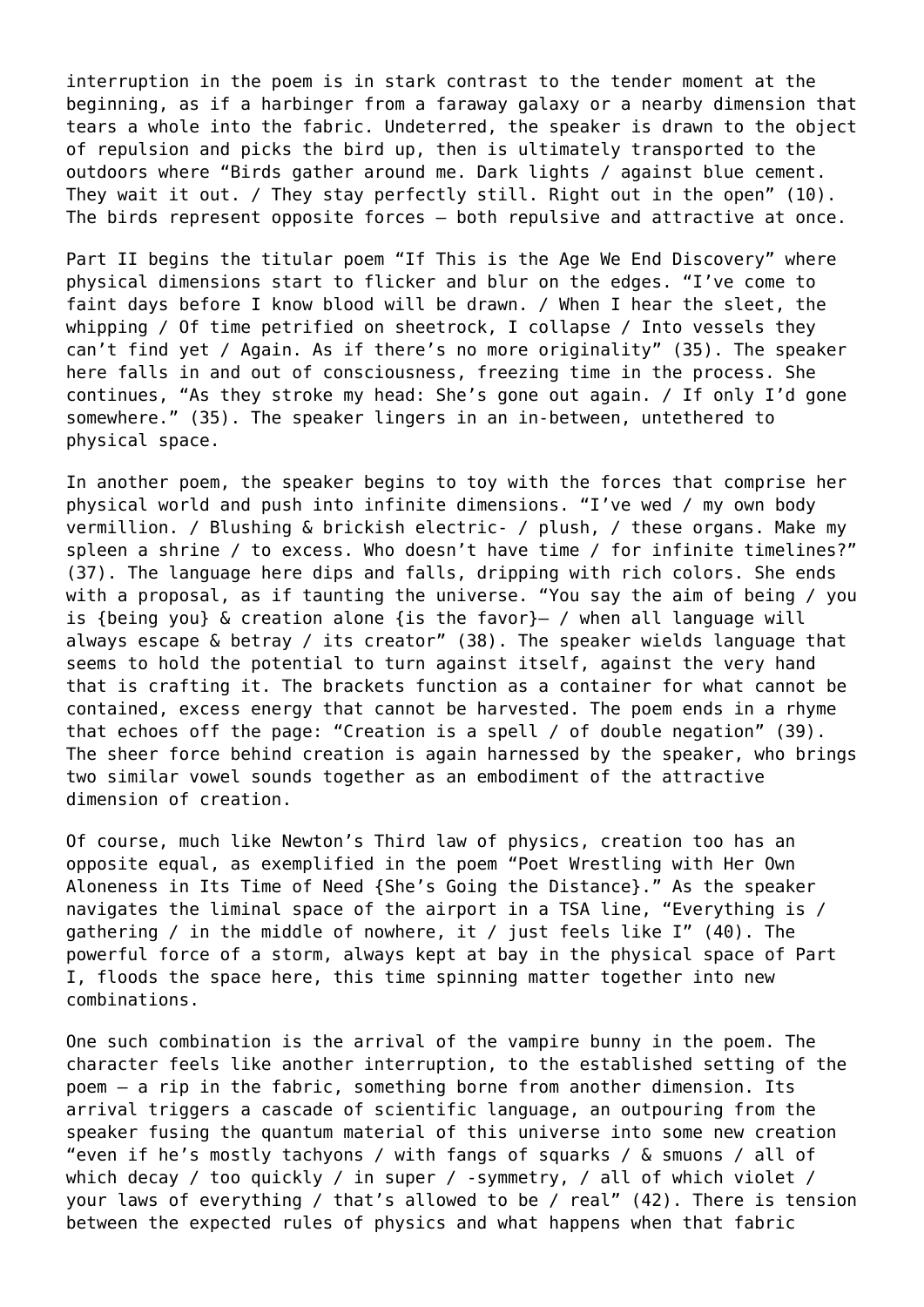begins to fall apart and decay, unleashing some powerful "monster-bunny force" (43) into the mix. Again, instead of being repulsed, the speaker embraces the otherworldly and materializes with this remarkable character in another setting, She spells out the attractive force at work: "Entwining on the ocean floor" (45).

As attraction and repulsion push and pull against each other in these poems, we encounter zero - a third force that materializes into something greater, more mysterious, and more attractive to the speaker than what we have yet encountered. The speaker notes, "Zero is always greedier… "Zero is hunting for patterns. To the power of. Zero. Is the air erupting / & dying while sleep… Zero of us seeps through. Zero receives" (46). Zero accumulates an unwieldy meaning through material.

In Part III, the speaker introduces the three Heads of the Crown: Efes, Ayin, and Tohu, symbols that represent "Zero," "Nothingness," and "Chaos" respectively (48). On the opposite page, the speaker provides more definition to "Efes" as:

(1) Modern Hebrew for "zero" :: (2) In mystical Jewish texts: "to nullify, to conceal" ::

(3) Poet's proposal: responsible for Dark Energy, vampire bunnies & insomnia; insatiable lover; enemy of mathematics & elegant equations; Creation's Twin; presents Nullification properties as possible Transformation (rather than destruction) of the quantum & the "real" worlds; reveals Itself at the singularity of a black hole; does not abide by any law; changes the riddle (49).

Zero seems to be a more slippery force, multidimensional, a contradiction in itself: both repulsive and attraction in one — and isn't this the exact force behind creation? The poems in this part of the collection propose a hypothesis of what happens when harnessing the power of Efes through language: "But go on. & anyway. Bind my legs & arms in your infinite & immaculate / vampire bunny charms. & gravity of desire." (71). This attraction to power and enlightenment proves ultimately futile: "is that when Everything is proven. Fatal. Because such proximity / does not lead to anything more / than little vampire bunnies / who were just as human / as the last question / I will eat from my own / swollen & stained lips" (73). The speaker pushes the limits of hypothesis — what happens when one asks *if* over again?

Once we reach {POST} :: LUDE, the speaker is finally grappling with the fact that *if* may not yield an answer, and instead, yield more of the unknowable,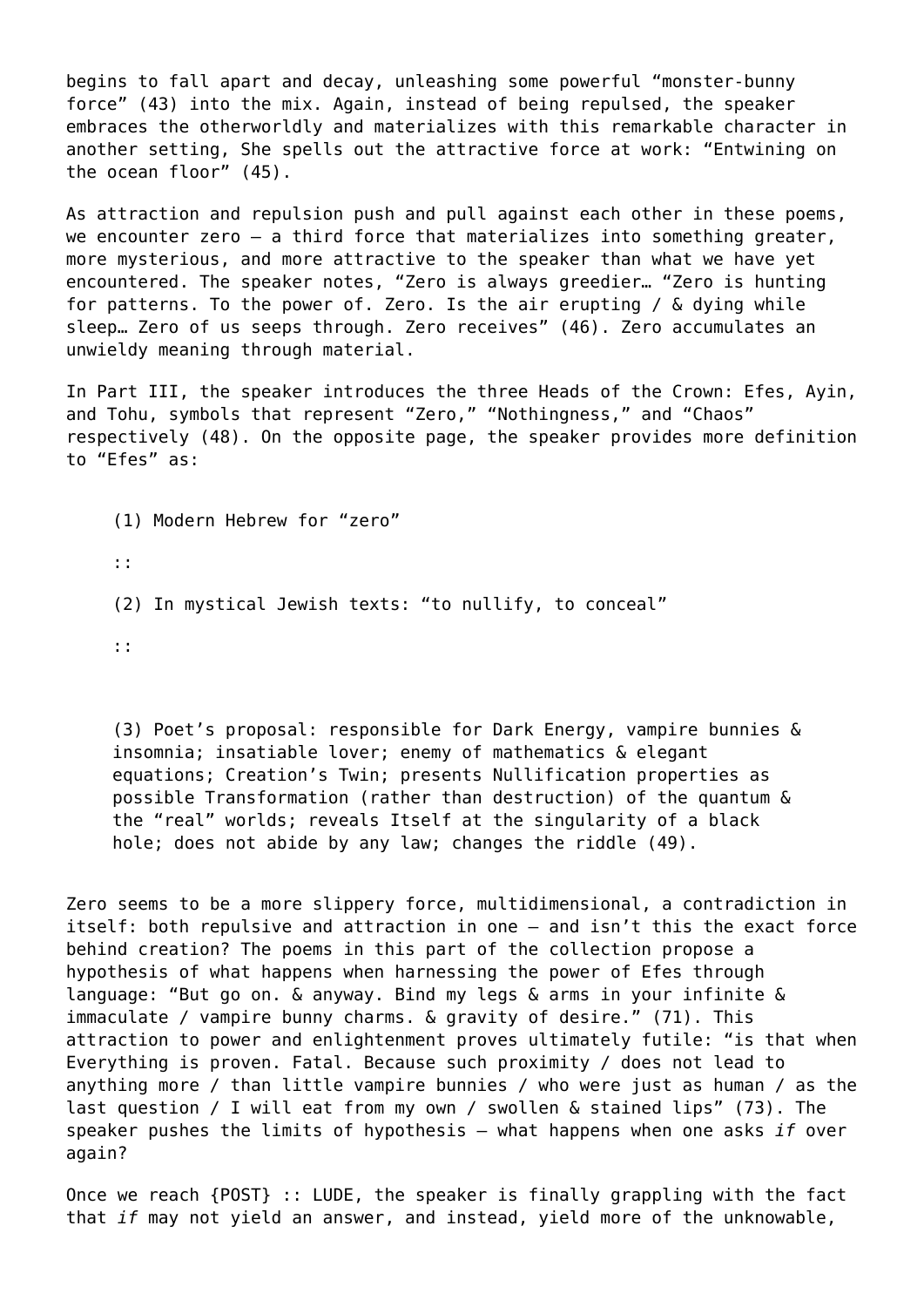uncontainable force: "What if we are the science / fiction. Or the humors / of Dark Energy. Who will always be stronger. & who / the diction. To gain influence & power. & encrypted {I / *see you*}" (77). The force behind all of this torqued language is becoming material, powerful, still unknowable, but also something physical, something tangible. As the rules of physics fall apart in this space, the speaker notes: "I suspect. Efes. That You are the one. Breaking. / of Everything" (79).

The poems continue to unravel what happens when the speaker starts to embody boundlessness: "To know the secrets. I possess. / What time I {ran with} / a sharing of darkness. / You have all. Your answers {the / night}. There's no room. / To escape. & You. / Know that none. / Can hold / me {I'm bending bars & singing electric third rails—}" (80-81). Time and space bend to the will of the speaker, mixed up in scientific language: "I spin & spin a twisting neuron :: You spin {in} dimensions / {*I'll never exist*}" (83). Language itself bends to the will of the speaker and finds new combinations among familiar words: "of deep deep silence / :: hyperspaceawakening ::" (84).

Time also ceases to bind the speaker to a physical reality. It slows with beautiful imagery: "The Light together :: *enjambed* :: / *wreckless* & / ramshackle / threads binded" (94). Reality is more than vibrating strings, more than string theory. Reality is all of the forces together, both attraction and decay. The :: in these poems marks a sound, a twisting away of energy, the spin of a quark, the unbound energy shedding in waves, an increase into entropy. In these poems, the speaker continually upends and creates an end anew, finding new meaning in the contradictory forces tearing through. She faces what she herself has unleashed. The speaker asks: "How will You end / me now." (79) and responds: "It's like this: If I die :: I'll give birth to something :: to nullify" (87), again summoning the end rhyme that temporarily brings order to the words on the page.

As we near the final poem of the collection, we end in an unexpected place, in fact we might not have ever left: the hypothesis, the renowned impetus for all scientific discovery. Instead of a grand declaration or resignation, the speaker simply ends with "{*what if*}" (96), proposing one last time a hypothesis. The end both arrives and births a new beginning.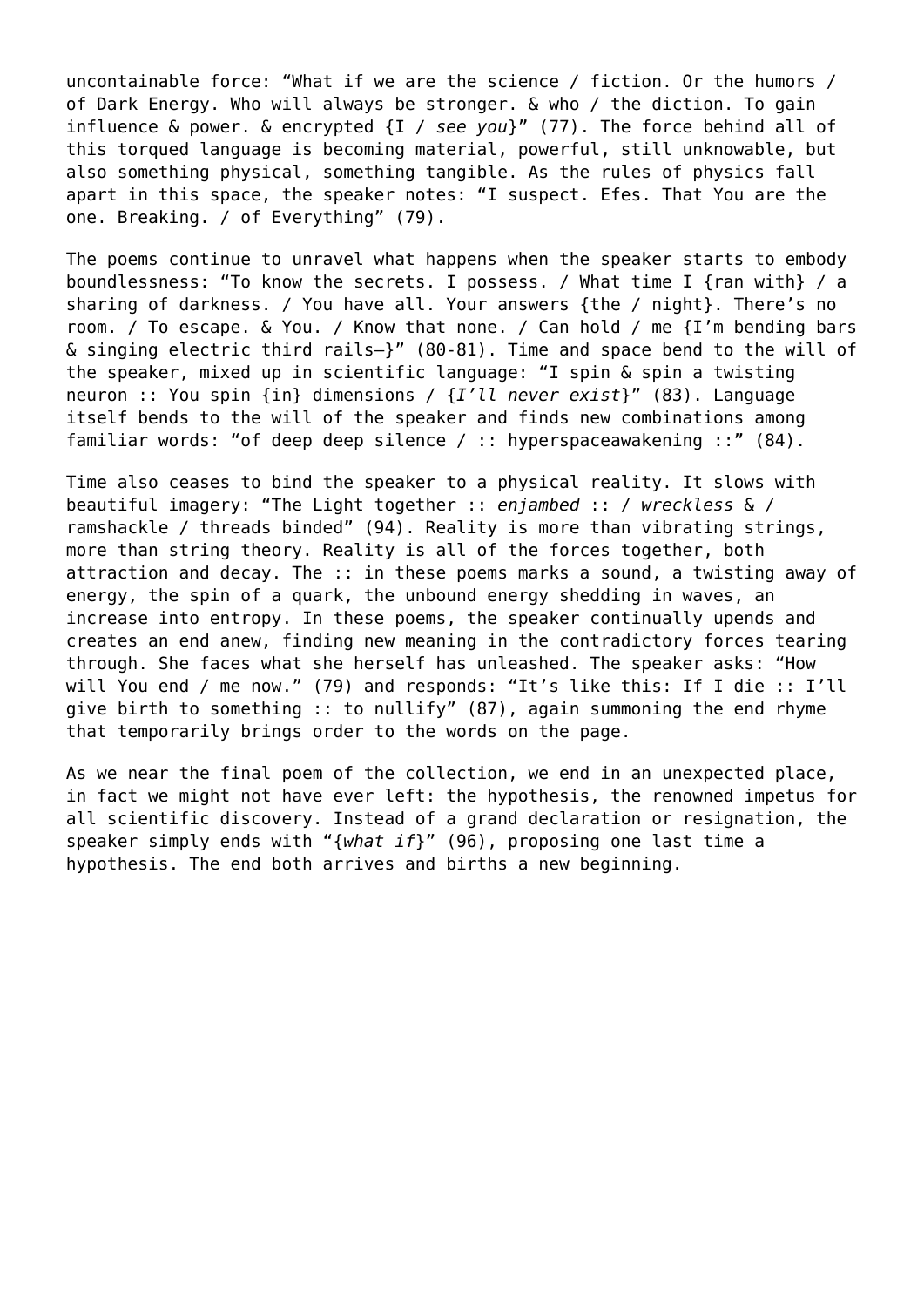```
::sling-
```
{shot} faulty & error :: :

```
was it :: {in would be} :: ever :: real
```
is there {am next} & will we

 $::sing ::$ 

{o perhaps You  $\delta$  You  $\delta$  I will until something

:: Greater than ::

 $gives -$ }

o o o what if

 $\{what if\}$ 

 $(p. 96)$ .

Much like Ben-Oni's Atomic Sonnets (Black Warrior Review), the scientific language in these poems bubbles, zaps, overflows, and spins off into new dimensions. The poems immerse us into the same matter that comprises atoms, at once strong, unpredictable, and mysterious forces. As readers, we see the inner workings of what could be possible through physics as we know it  $-$  or what might happen if we were to nullify all that we know and give into the forces that underpin our physical existence. These are poems of discovery, crafted by a poet who unlocks and unleashes the extraordinary power tied to each word she wields.